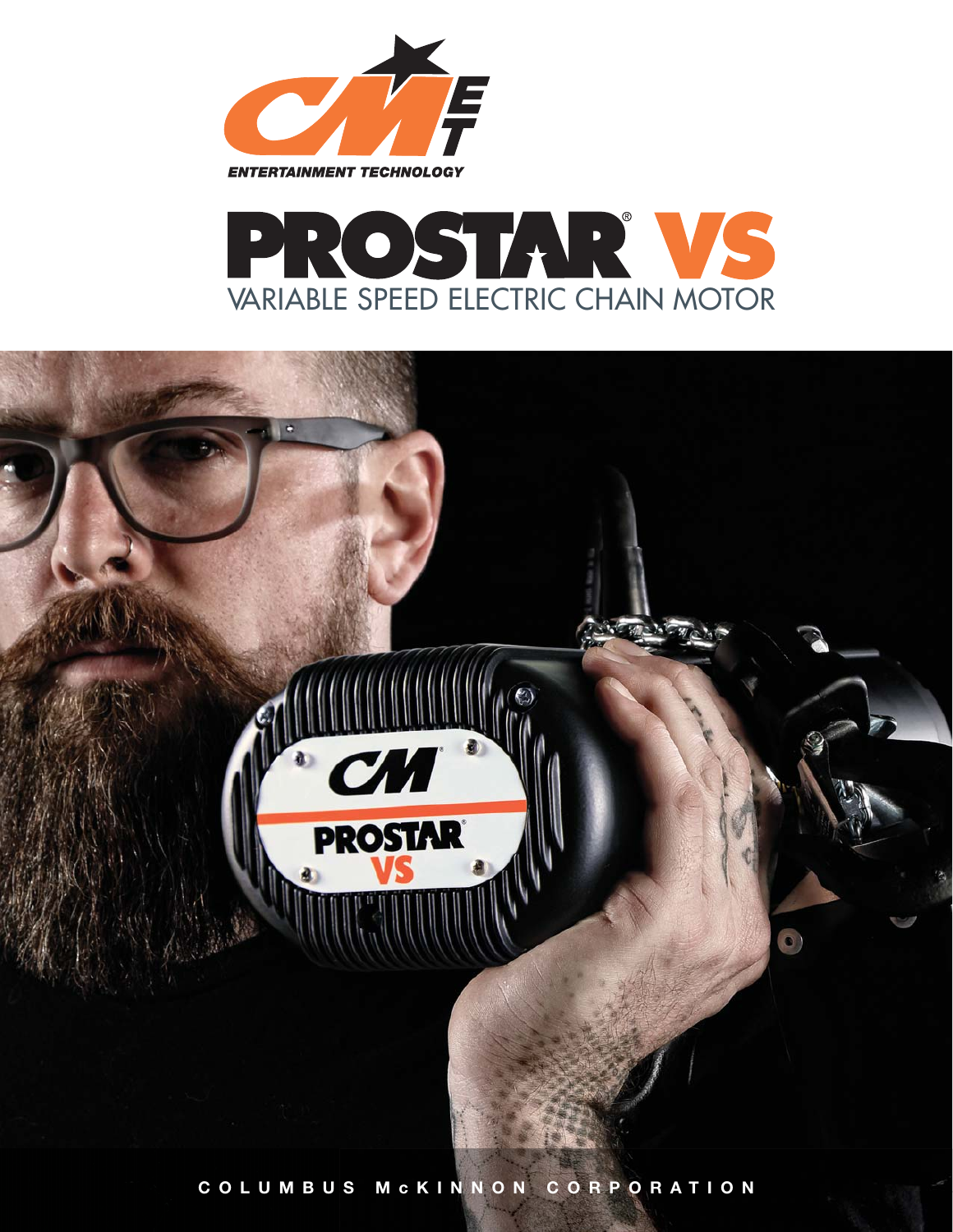# **PRECISION CONTROL WITH FAST LIFTING SPEEDS**

Whether you need to quickly change out a set during a performance or remove heavy equipment from road cases for setup or maintenance, the CM-ET Prostar<sup>®</sup> VS is the ideal electric chain motor.

The Prostar VS provides precision control, fast lifting speeds and quiet operation – all in a compact and portable design. Variable speed capabilities let you easily configure the Prostar VS to the task at hand with an easy-to-use interface that allows operators to adjust the operating speed and motor performance right on the spot.

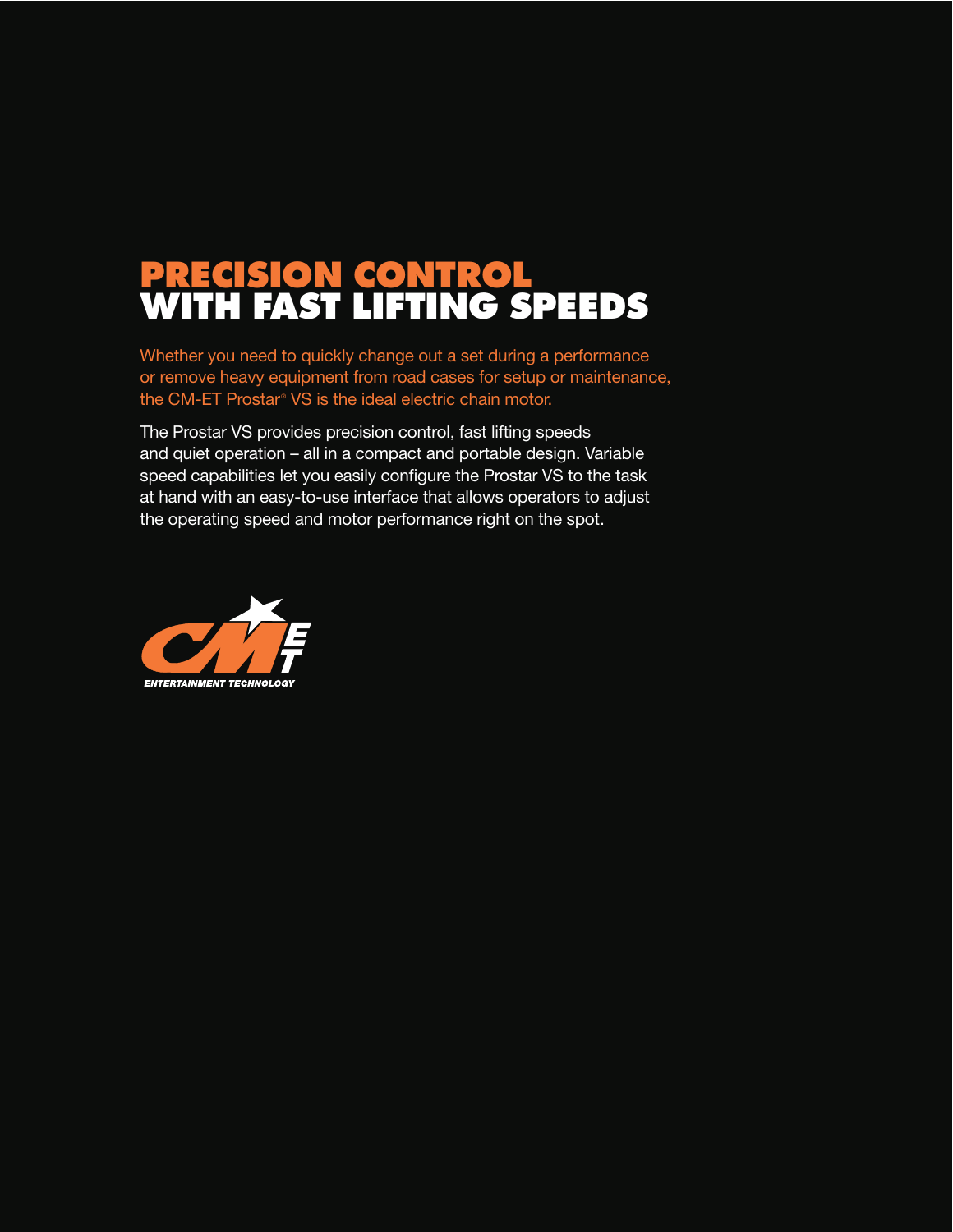# **PROSTAR® FAMILY AT A GLANCE**

# **CM-ET PROSTAR VS BRINGS THE SPEED**

The CM-ET Prostar family of electric chain motors is known for its compact design, quiet operation and reliable performance. The Prostar VS rounds out this offering, providing precision control with fast lifting speeds that can be easily adjusted for the application.

|                                          |                                                   | <b>PROSTAR</b>                                                                                        |                         | <b>PROSTAR VS</b>                   |  |  |  |
|------------------------------------------|---------------------------------------------------|-------------------------------------------------------------------------------------------------------|-------------------------|-------------------------------------|--|--|--|
| <b>Capacities</b>                        | <b>Speed (FPM)</b>                                | Reeving                                                                                               | Min - Max Speeds (FPM)* | Reeving                             |  |  |  |
| 250 lb.                                  | 16, 24, 40                                        | $\mathbf{1}$                                                                                          | 3 to 63                 | $\mathbf{1}$                        |  |  |  |
| 300 lb.                                  | 16, 24, 40                                        | 1                                                                                                     | 3 to 63                 | 1                                   |  |  |  |
| 500 lb.                                  | 8, 12, 16, 20, 24                                 | 1 & 2                                                                                                 | 2 to 39                 | $\mathbf{1}$                        |  |  |  |
| 550 lb.                                  |                                                   |                                                                                                       | 1 to 26                 | 1                                   |  |  |  |
| 600 lb.                                  | 8, 12, 20                                         | $\overline{2}$                                                                                        | 2 to 31                 | $\overline{2}$                      |  |  |  |
| 1,000 lb.                                | 6, 8, 12                                          | $\overline{2}$                                                                                        | 1 to 20                 | $\overline{2}$                      |  |  |  |
| 1,100 lb.                                | N/A                                               |                                                                                                       | 1 to 13                 | $\overline{2}$                      |  |  |  |
| <b>Totally Enclosed Non-Vented Motor</b> | Standard                                          |                                                                                                       | Standard                |                                     |  |  |  |
| <b>Load Chain</b>                        | Standard Unplated / Optional Plated               |                                                                                                       |                         | Standard Unplated / Optional Plated |  |  |  |
| <b>Chain Container</b>                   | <b>Optional</b>                                   |                                                                                                       |                         | <b>Optional</b>                     |  |  |  |
| <b>Powder Coat Paint</b>                 | Standard                                          |                                                                                                       |                         | Standard                            |  |  |  |
| <b>Available Voltages</b>                | 115 to 230V Single Phase.<br>208 to 575V 3-Phase. | 100 to 240V Single Phase.<br>208 to 240V 3-Phase.<br>460V and 575V 3-Phase with Optional Transformer. |                         |                                     |  |  |  |
| <b>Variable Frequency Drive Versions</b> |                                                   | N/A<br>Standard                                                                                       |                         |                                     |  |  |  |
| <b>Two-Speed Version</b>                 | N/A                                               |                                                                                                       | Standard                |                                     |  |  |  |
| <b>Certification</b>                     | <b>CUL</b>                                        |                                                                                                       | <b>CUL</b>              |                                     |  |  |  |
| <b>Motor Brake</b>                       | <b>DC</b>                                         |                                                                                                       |                         | <b>DC</b>                           |  |  |  |
| <b>Motor Insulation</b>                  |                                                   | Class B                                                                                               |                         | Class <sub>F</sub>                  |  |  |  |
| <b>Mechanical Load Brake</b>             | N/A                                               |                                                                                                       | N/A                     |                                     |  |  |  |
| <b>Upper Suspension</b>                  | Rigid Hook Standard                               |                                                                                                       | Rigid Hook Standard     |                                     |  |  |  |
| <b>Suspension Option</b>                 | Hook and Lug                                      |                                                                                                       | Hook and Lug            |                                     |  |  |  |
| <b>Overload Clutch</b>                   | Standard                                          |                                                                                                       |                         | Standard                            |  |  |  |
| <b>Metric Rated</b>                      | Standard<br>Standard                              |                                                                                                       |                         |                                     |  |  |  |
| <b>Warranty</b>                          | Lifetime                                          |                                                                                                       |                         | Lifetime                            |  |  |  |
| <b>Country of Origin</b>                 | <b>USA</b>                                        |                                                                                                       |                         | <b>USA</b>                          |  |  |  |

\*Confi gurable codes and options available in addition to standard products.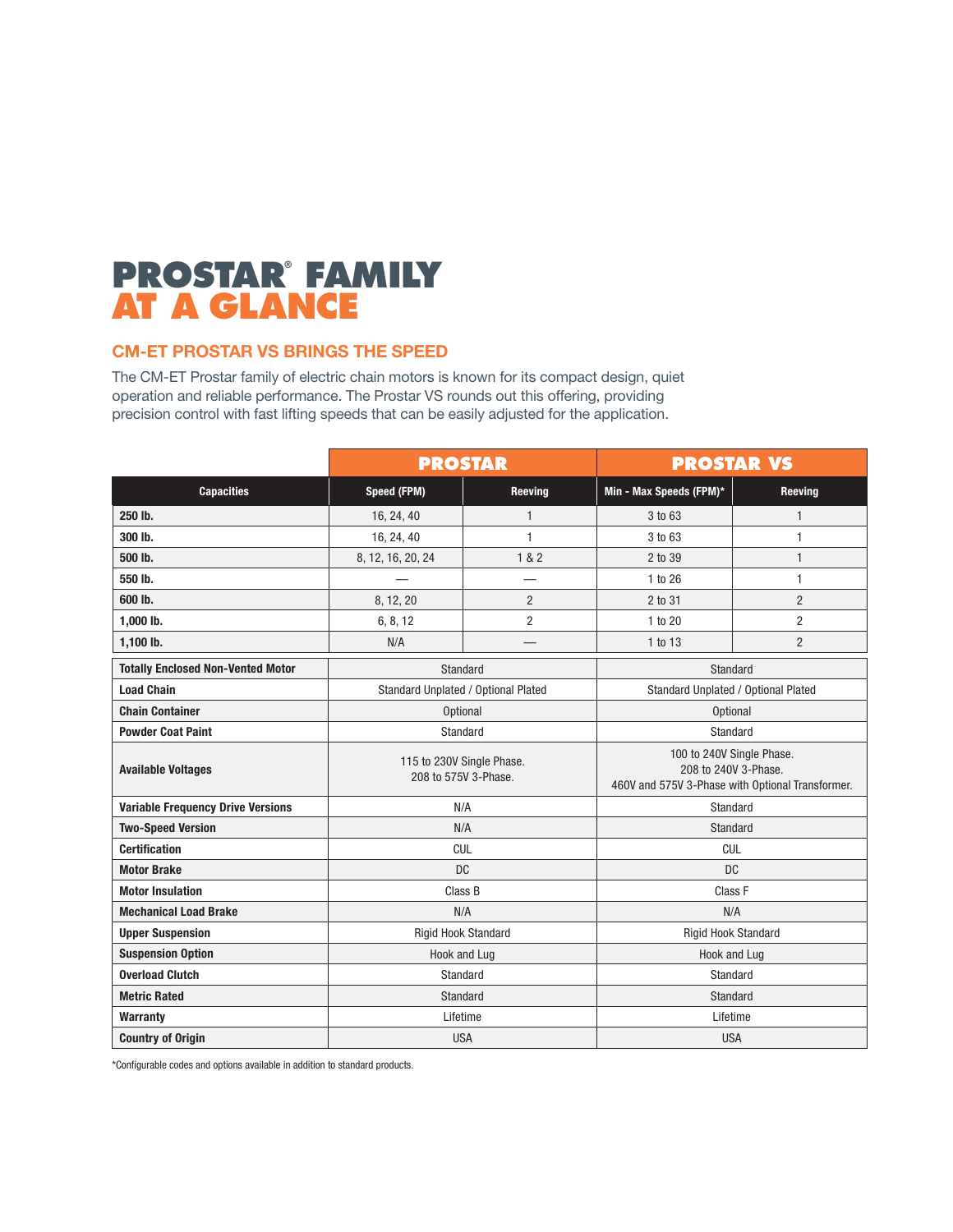



The CM® Prostar VS™ variable speed electric chain motor is built for entertainment applications where precision load control is critical. This durable motor features a high H4-plus duty cycle and compact design ideal for unique rigging needs encountered at small venues.

# **CAPACITIES: 250 TO 1,100 LB.**

# **BENEFITS & FEATURES**

#### **RUGGED & DURABLE**

Thermally protected motor. Rugged, cast aluminum alloy frame and body feature durable epoxy powder-coat finish to protect against corrosion.

### **LOW MAINTENANCE**

Gear train lifetime lubricated with non-oxidizing grease. Totally enclosed frame protects motor from environmental contamination.

#### **COMPACT DESIGN**

Small, compact design makes motor ideal for use in tight spaces and allows for easy installation and maintenance.

#### **OVERLOAD PROTECTION**

Standard overload device protects the chain motor, operator and surrounding structure from damaging overloads.

#### **LONG CHAIN LIFE**

Durable CM Hoistaloy® Load Chain. 10-pocket, oblique-lay lift wheel for longer chain life.

# **STANDARD LIFT: 10 FEET SPEEDS: UP TO 63 FT./MIN.**

## **SINGLE- & 3-PHASE VOLTAGE OPTIONS**

100 to 240 volt single phase, 50 to 60 Hz. 208 to 240 volt 3-phase. 460 volt and 575 volt 3-phase with optional transformer. 6-1/2 ft. power cord with removable molded, 3-prong, 115-volt plug.

## **H4 PLUS DUTY CYCLE**

With 300+ motor starts per hour and Class F motor insulation, the Prostar VS outperforms the H3 rating of its major competitors.

# **5:1 DESIGN FACTOR**

# **NEMA 4 INDUSTRIAL-RATED CONTROL SYSTEM**



# **OPTIONAL FEATURES**

#### **VARIABLE CONTROLS**

Choose from 2-speed, 2-step infinitely variable, 3-speed and 3-step infinitely variable controls for single and 3-phase applications.

### **DURABLE CHAIN CONTAINERS**

Impact-resistant plastic/mesh or metal chain containers.

#### **SWIVEL-HOOK SUSPENSION**

#### **LATCHLOK® HOOK & LUG SUSPENSION**

Swivel Latchlok hook suspension rotates 360˚ for easy installation and positioning. Lug-mount suspension is also available.

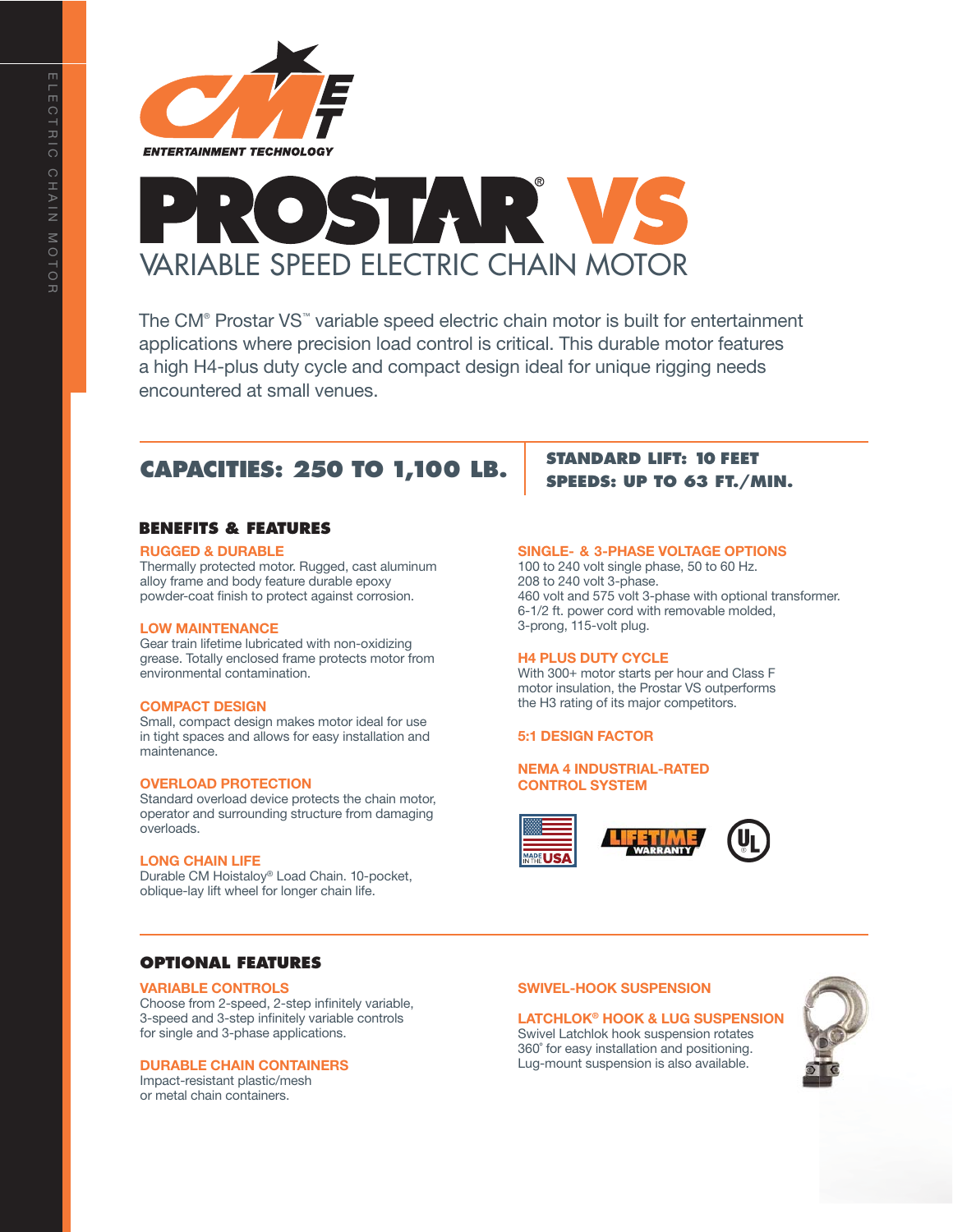



#### **ADJUST OPERATING SPEED QUICKLY AND EASILY ADJUS QUICK**

Easy-to-use interface allows for adjustment of chain motor operating speed, Easy-to-us including acceleration and deceleration rates. Built-in error prevention a ensures motor is programmed correctly. Performance information is provided, including start/stop cycles, motor run time, over-temp and over-current events, temperatures and fault information. over-curren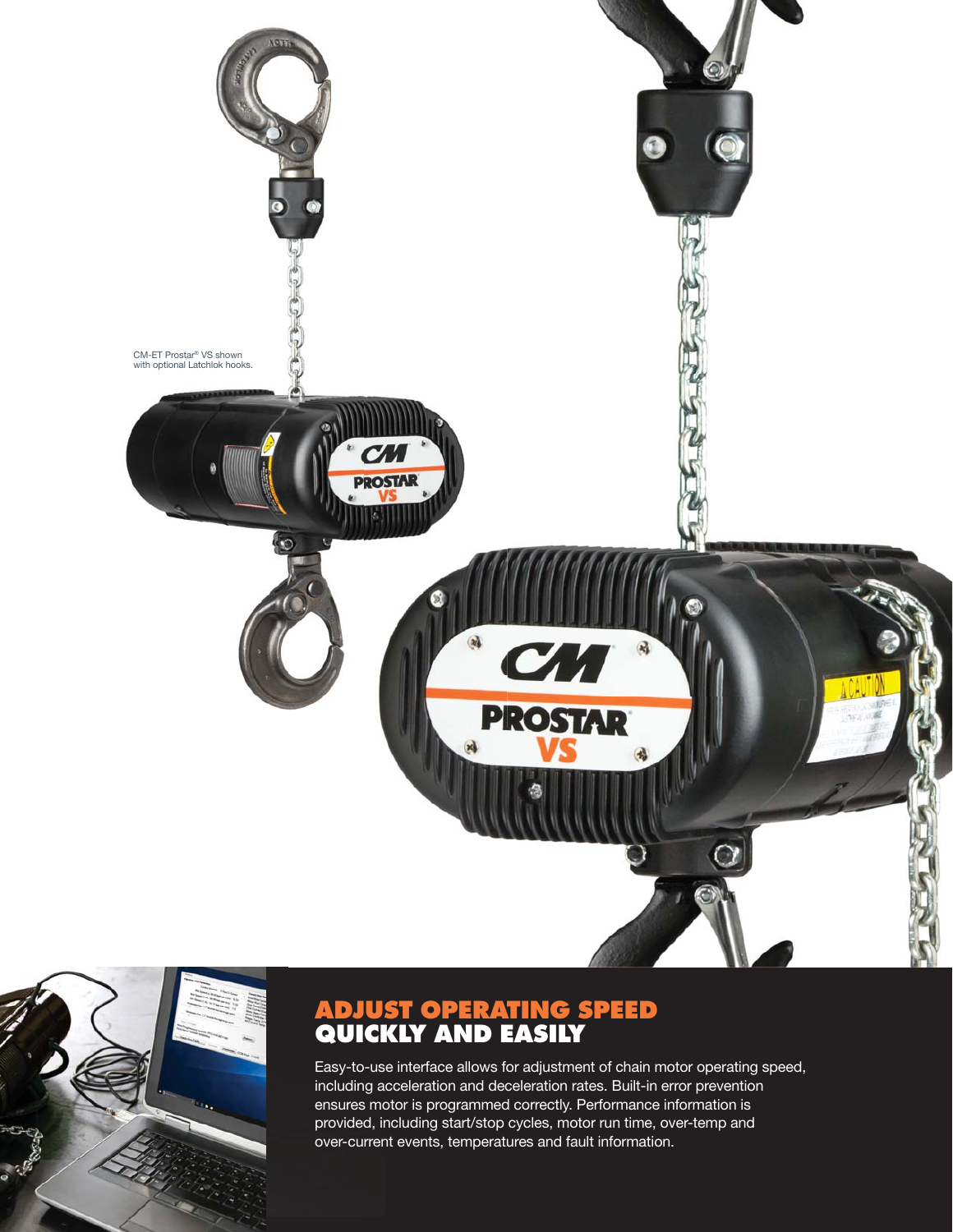



# **SMOOTH-SWIVELING HOOKS SMOO**

While positioning a load, especially at full capacity, operators can experience rotational resistance when using swivel hooks. To address this, Columbus McKinnon has incorporated needle roller thrust bearings into our swivel hook assemblies to eliminate rotational inertia – regardless of the load capacity. assemblies This ultimately helps ensure smooth and easy hook attachment and load positioning.